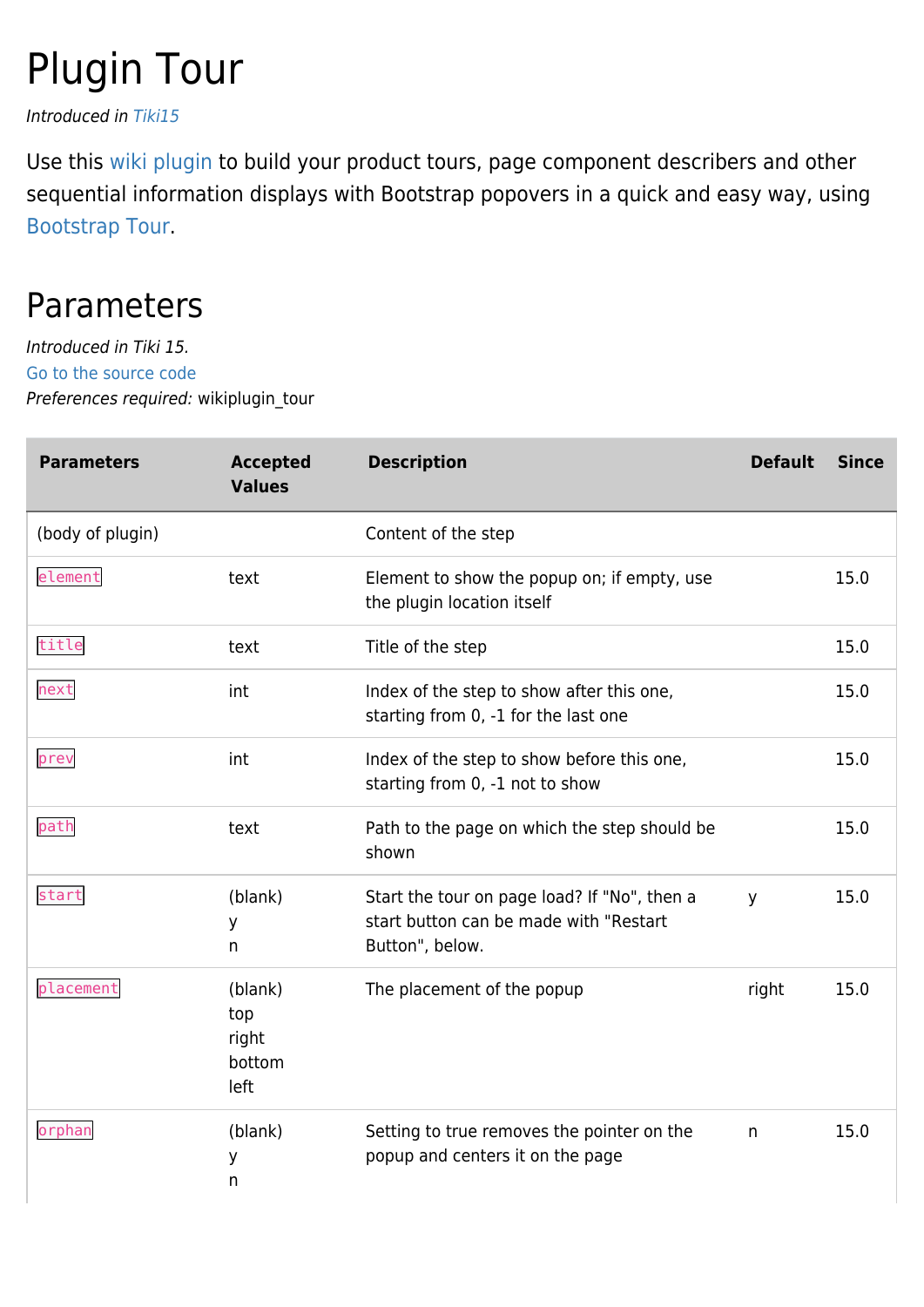| backdrop            | (blank)<br>У<br>n | Show a dark backdrop behind the popover and<br>its element, highlighting the current step.             | n       | 15.0 |
|---------------------|-------------------|--------------------------------------------------------------------------------------------------------|---------|------|
| show once           | (blank)<br>У<br>n | Show automatically only once. tour id should<br>also be set if there are multiple tours.               | n       | 15.0 |
| show until dismiss  | (blank)<br>У<br>n | Show automatically only until dismissed.<br>tour id should also be set if there are multiple<br>tours. | У       | 16.0 |
| tour id             | text              | Set a tour ID to be able to only show the tour<br>once.                                                | default | 15.0 |
| show restart button | text              | Display a button to restart the tour. Enter the<br>text to appear on the button.                       |         | 15.0 |

### Examples

#### The first step:

```
{TOUR(title="Welcome to the tour" prev="-1" element="#PluginTour")}Here's the start of a
tour.{TOUR}
```
#### A middle step:

{TOUR(title="A typical middle step")}This step is neither first nor last on the page, isn't anchored to an element, and isn't an orphan. It's nothing special.{TOUR}

#### A step that specifies a page element:

```
{TOUR(element="#module_1 .panel-heading" title="This is a module heading.")}This is a
module.{TOUR}
```
#### A step that indicates that the following step is on another page:

{TOUR(path="PluginTour-page-2")}This plugin has a title and body content, but these won't be displayed - this step is simply a redirect to the target page.{TOUR}

#### The last step:

{TOUR(next="-1")}This is the last step of the tour.{TOUR}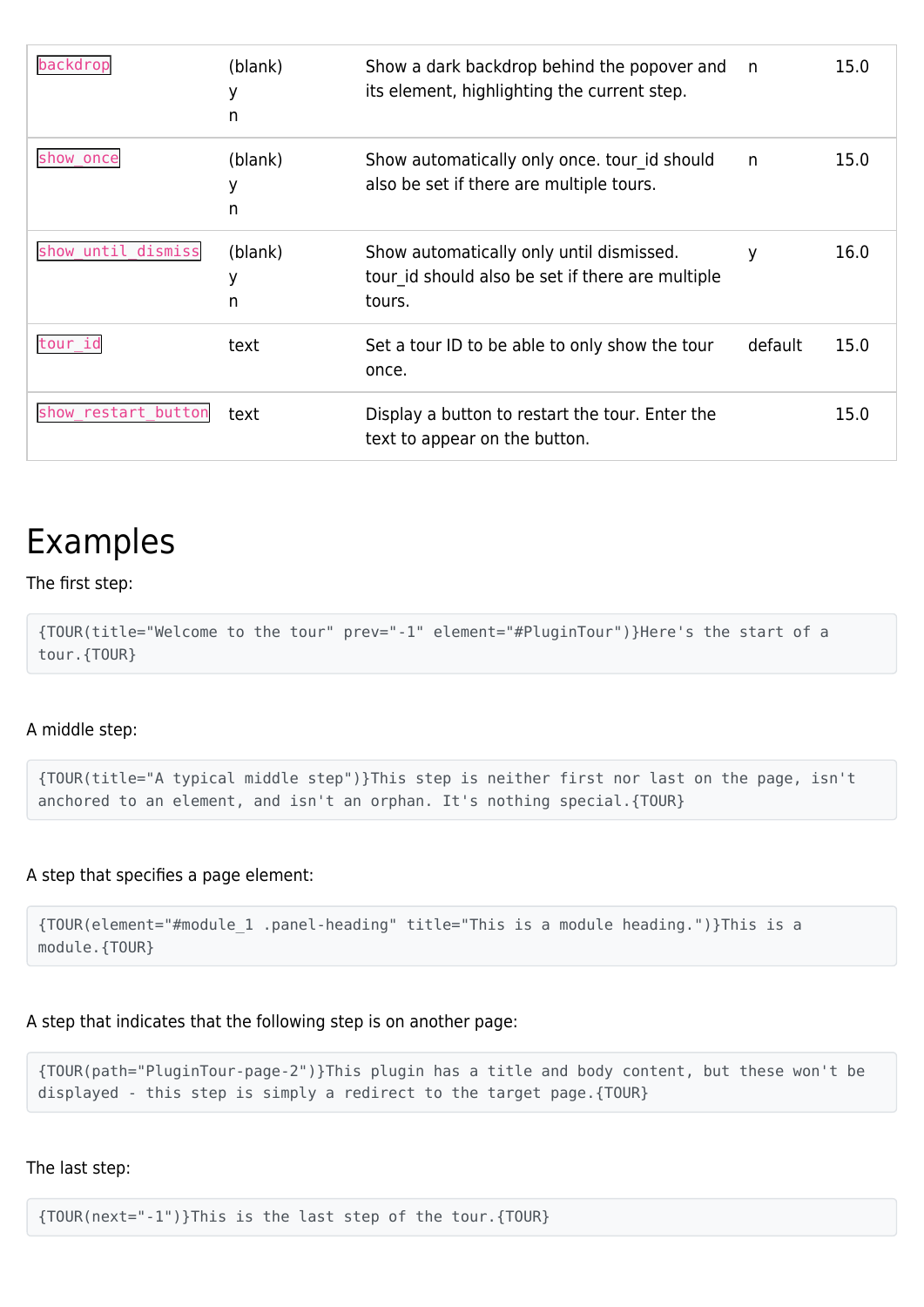# Usage notes

- For each step of the tour, input the Tour plugin syntax as shown above.
- The first and last steps need a  $prev=$  -1" and  $next=$  -1" parameter, respectively. Without these, the tour won't display correctly.
- If the tour isn't configured to start on page load (if start="n" is set), a start button can be made with the "show restart button" parameter.
- Each step will pop over the page element where the plugin syntax is input in the wiki page, etc.
- The position of the popup relative to the element it pops up over can be set with the *placement* parameter.
- $\bullet$  To create a step that is positioned other than where the plugin syntax is input, use the element parameter to specify an HTML id or other unique selector.
- Use the **path** parameter to indicate that the next step is on another page. Simply using a wiki page name is OK.
- A tour plugin step that uses the **path** parameter doesn't itself display (it is not visible); it simply acts as a redirect, so it shouldn't be used to contain information. Any guidance to the user that the tour is continuing on another page should be inserted in the previous plugin step (as of May 2017).
- At this time, the "prev" button on the first step of the tour's second page is ghosted and doesn't work to return to the first page.

# Adding a tour to a page that doesn't have wiki text content

Normally, as described above, the tour plugins are written into the wiki text of the page(s) on which the tour displays. However, it is possible to have a tour on an admin page or other such page that doesn't have wiki text.

This method uses a [module](https://doc.tiki.org/Module) for the tour plugin text that is assigned to, for example, the pagebottom module zone. Since all the steps of the tour are in the admin page content (and not in the module zone), the element parameter is used for each step that needs to be located in the page. But not all page elements in an admin page have unique DOM selectors, or ones that are easy to identify, so the ability to have a tour with complete tour-step placement may be limited for some pages.

# Example: Look & Feel Admin page tour

The Look & Feel admin page is checked with a DOM inspector to identify the selectors where tour steps are to be placed.

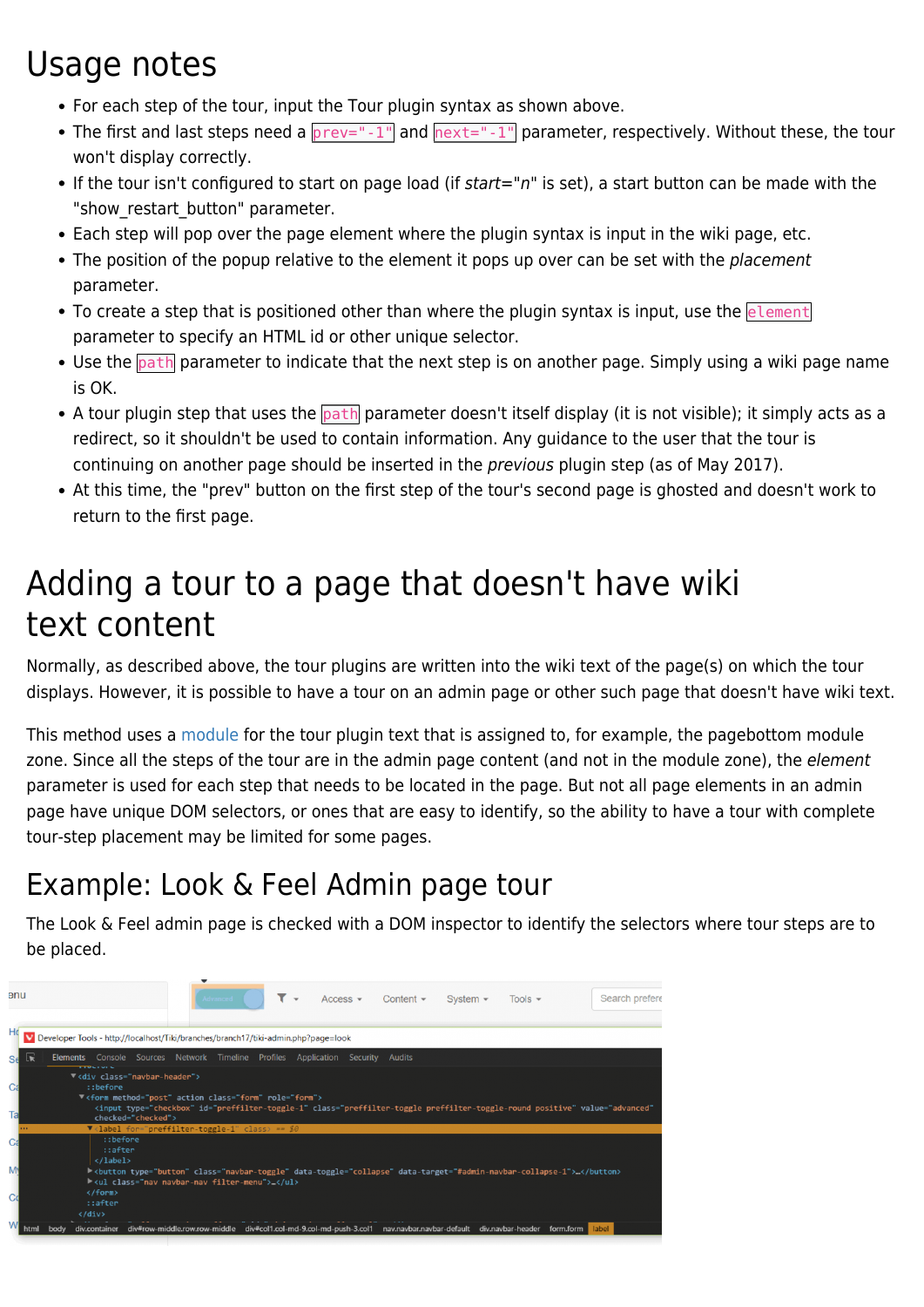The tour's steps are specified using PluginTour in a new wiki page, and a new [menupage module](https://doc.tiki.org/Module-menupage) is created to place that wiki page's content in the pagebottom module zone. (Any module zone could be used but some may already be crowded with content. Also, while the menupage module was made to create menus, it can be used to display any wiki page content, so is good for this purpose.) For example, a page named Admin look tour test was made that has this content:

{TOUR(title="Preference Filter" element="#preffilter-toggle-1 + label" placement="bottom" prev="-1")}Switch this to "Advanced" to see additional features and options.{TOUR}

{TOUR(element=".filter-menu" placement="right")}After switching the toggle to "Advanced", you can click here to select your preferred level of option availability: Basic, Advanced, Experimental, and/or Unavailable.{TOUR}

{TOUR(element=".adminanchors" placement="top")}These are the icons of features of this web site. Click them to navigate to their respective administration pages.{TOUR}

{TOUR(element="form#look" placement="top" title="Save your changes")}Change the settings and click the "Apply" button to save any desired changes. Or to cancel changes, just navigate away from the page without applying the changes.{TOUR}

{TOUR(element="form#look" placement="bottom" title="End of tour" next="-1")}{TOUR}



#### This produces these tour steps: